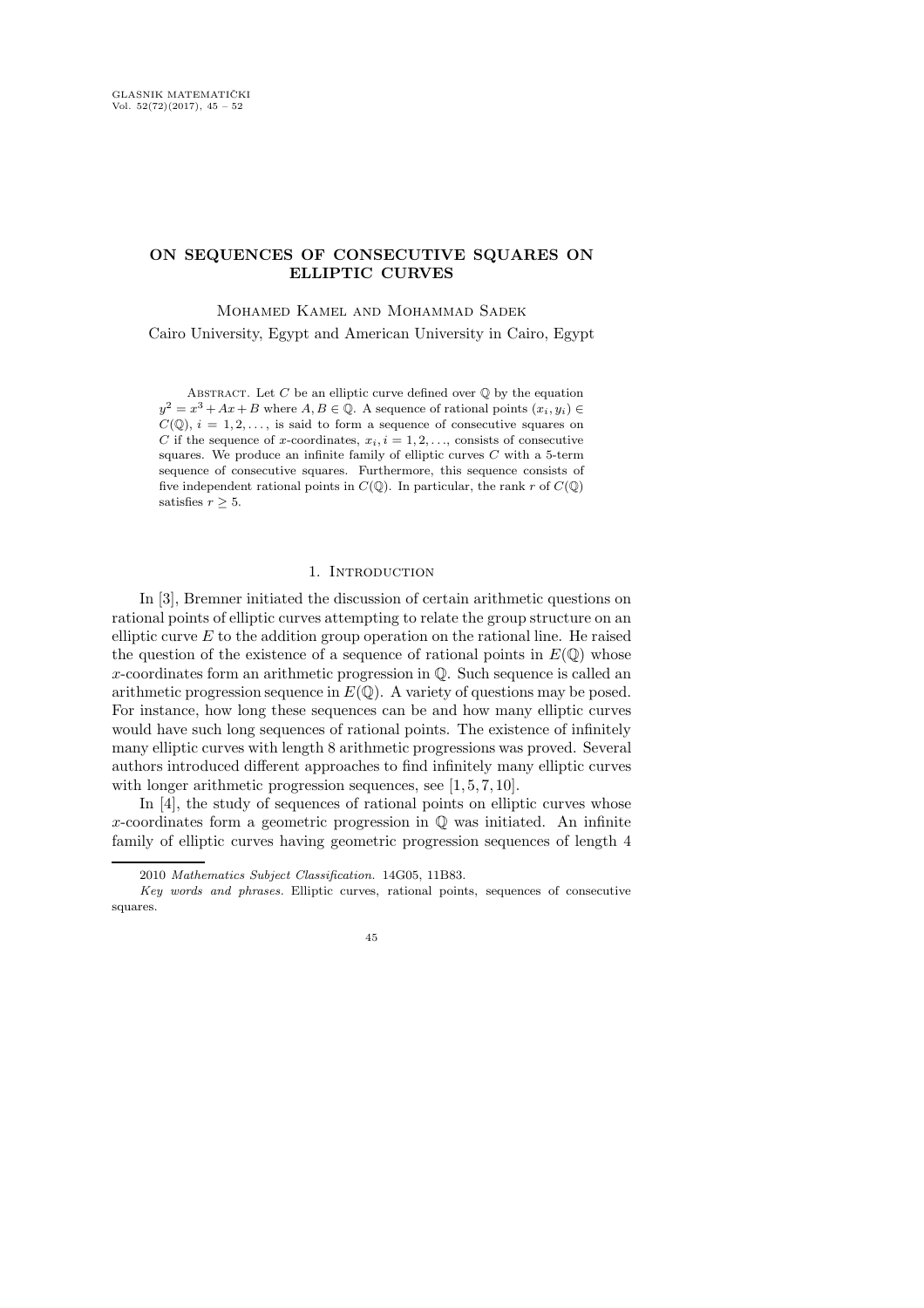was exhibited. It was remarked that infinitely many elliptic curves with 5 term geometric progression sequences can be constructed.

In this note, we discuss sequences of rational points on elliptic curves whose x-coordinates form a sequence of consecutive squares. We consider elliptic curves defined by the equation  $y^2 = ax^3 + bx + c$  over Q. We show that elliptic curves defined by the latter equation with 5-term sequences of rational points whose x-coordinates are elements in a sequence of consecutive squares in  $\mathbb{O}$  are parametrized by an elliptic surface whose rank is positive. Hence, one deduces the existence of infinitely many such elliptic curves. Moreover, we show that the five rational points forming the sequence are linearly independent in the group of rational points of the elliptic curve they lie on. In particular, we introduce an infinite family of elliptic curves of rank  $\geq 5$ .

## 2. Sequences of Consecutive Squares

DEFINITION 2.1. Let  $C$  be an elliptic curve defined over a number field  $K$ by the Weierstrass equation  $y^2 + a_1xy + a_3y = x^3 + a_2x^2 + a_4x + a_6, a_i \in K$ . The sequence  $(x_i, y_i) \in C(K)$  is said to be a sequence of consecutive squares on C if there is a  $u \in K$  such that  $x_i = (u + i)^2$ ,  $i = 1, 2, \ldots$ 

The following proposition ensures the finiteness of the sequence of consecutive squares on an elliptic curve.

PROPOSITION 2.2. Let C be an elliptic curve defined over a number field K by a Weierstrass equation of the form

$$
y^{2} + a_{1}xy + a_{3}y = x^{3} + a_{2}x^{2} + a_{4}x + a_{6}, a_{i} \in K.
$$

Let  $(x_i, y_i) \in C(K)$  be a sequence of consecutive squares on C. Then the sequence  $(x_i, y_i)$  is finite.

PROOF. We can assume without loss of generality that  $x_i = (u + i)^2$ ,  $i = 1, 2, \ldots, u \in K$ . This sequence gives rise to a sequence of rational points on the genus 2 hyperelliptic curve

$$
\mathcal{C}: y^2 + a_1 x^2 y + a_3 y = x^6 + a_2 x^4 + a_4 x^2 + a_6.
$$

Namely, the points  $(u + i, y) \in \mathcal{C}(K)$ . According to Faltings' Theorem, [6], one knows that  $\mathcal{C}(K)$  is finite, hence the sequence is finite.  $\mathbf{\mathsf{u}}$ 

Based on the above proposition, one may present the following definition.

DEFINITION 2.3. Let C be an elliptic curve over  $\mathbb Q$  defined by a Weierstrass equation. Let  $(x_i, y_i) \in C(\mathbb{Q}), i = 1, 2, \ldots, n$ , be a sequence of consecutive squares on C. Then n is said to be the length of the sequence.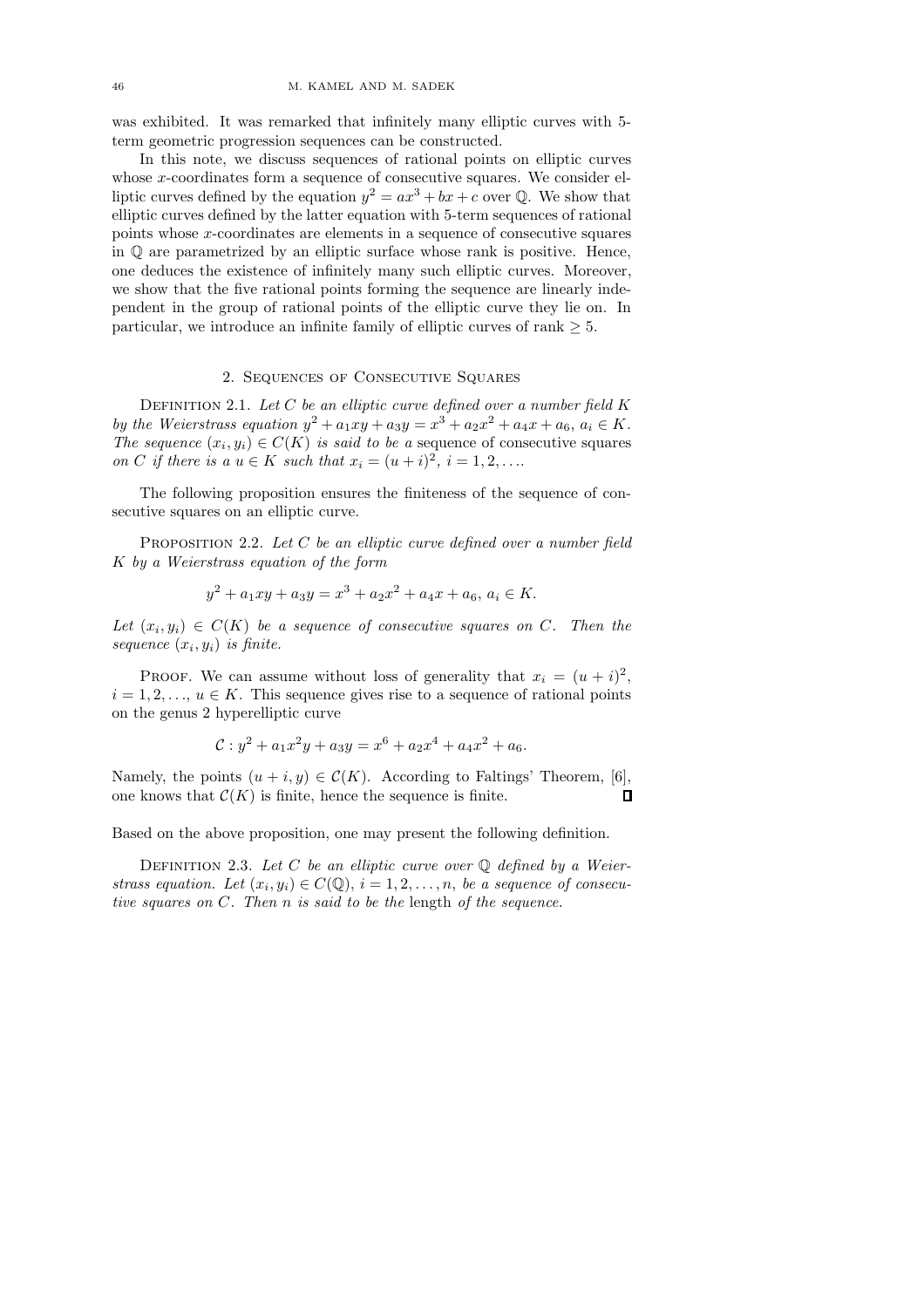## 3. Constructing elliptic curves with long sequences of consecutive squares

In this note, we focus our attention on the family of elliptic curves given by the affine equation  $C: y^2 = ax^3 + bx + c$  over Q. We will show that there are infinitely many elliptic curves defined by the latter equation containing 5-term sequences of consecutive squares.

One observes that if  $(t^2, d)$ ,  $((t + 1)^2, e)$ , and  $((t + 2)^2, f)$  lie in  $C(\mathbb{Q})$ , where  $t \in \mathbb{Q}$ , then these rational points form a 3-term sequence of consecutive squares. Indeed, one has

$$
d2 = at6 + bt2 + c,
$$
  
\n
$$
e2 = a(t + 1)6 + b(t + 1)2 + c,
$$
  
\n
$$
f2 = a(t + 2)6 + b(t + 2)2 + c.
$$

It is a standard linear algebra exercise to show that

$$
a = \frac{(3+2t)d^2 - 4(1+t)e^2 + (1+2t)f^2}{4(15+73t+135t^2+125t^3+60t^4+12t^5)},
$$
  
\n
$$
b = \frac{(3+2t)(3+3t+t^2)(7+9t+3t^2)d^2}{4(1+2t)(15+43t+49t^2+27t^3+6t^4)}
$$
  
\n
$$
+ \frac{(1+t)(-4(4+2t+t^2)(4+6t+3t^2)e^2)}{4(1+2t)(15+43t+49t^2+27t^3+6t^4)}
$$
  
\n
$$
+ \frac{(1+t)(4+2t+t^2)(4+6t+3t^2)f^2}{4(1+2t)(15+43t+49t^2+27t^3+6t^4)},
$$
  
\n
$$
c = \frac{(2+t)^2(15+43t+46t^2+22t^3+4t^4)d^2}{4(1+2t)(15+28t+21t^2+6t^3)}
$$
  
\n
$$
- \frac{8t^2(2+t)^2(2+2t+t^2)e^2+t^2(1+5t+10t^2+10t^3+4t^4)f^2}{4(1+2t)(15+28t+21t^2+6t^3)}
$$

In particular, one has the following result.

REMARK 3.1. The above argument indicates that given  $d, e, f \in \mathbb{Q}(t)$ , there exist  $a, b, c \in \mathbb{Q}(t)$  such that the ordered pairs  $(t^2, d), ((t + 1)^2, e)$  and  $((t+2)^2, f)$  are three rational points on the elliptic surface  $y^2 = ax^3 + bx + c$ .

Now, if  $((t+3)^2, g) \in C(\mathbb{Q})$ , then one has a 4-term sequence of consecutive squares on  $C$ . In fact, using the above values for  $a, b, c$ , one then sees that

(3.2)  
\n
$$
g^{2} = \frac{(5+2t)((2+t)(14+12t+3t^{2})d^{2}-3(1+t)(13+10t+3t^{2})e^{2})}{(1+t)(1+2t)(5+6t+3t^{2})} + \frac{3(2+t)(1+2t)(10+8t+3t^{2})f^{2}}{(1+t)(1+2t)(5+6t+3t^{2})}.
$$

Therefore, in view of Remark 3.1, one needs to find the elements  $d, e, f$  and g in  $\mathbb{Q}(t)$  satisfying the latter equation in order to construct an elliptic curve

.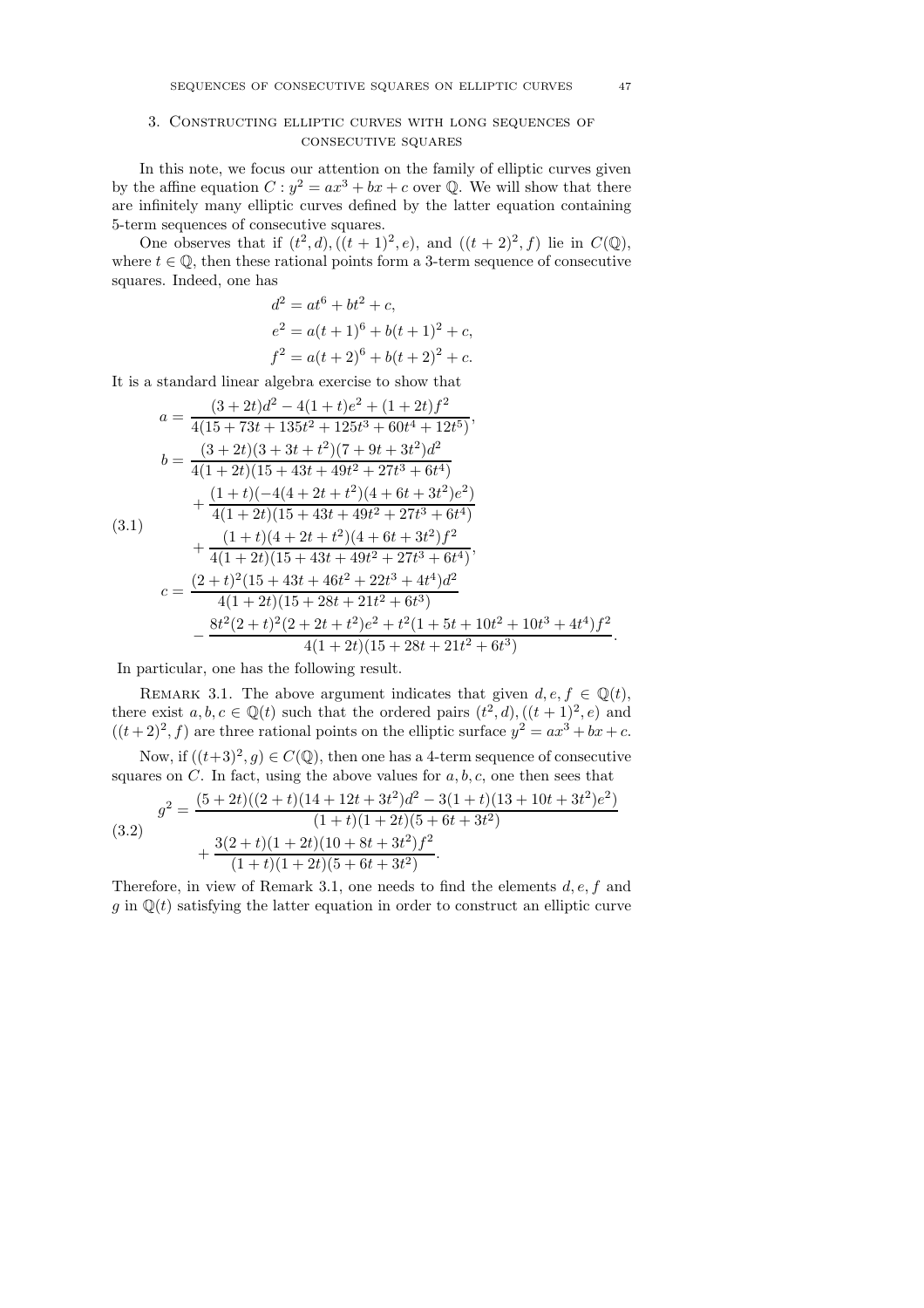C with a 4-term sequence of consecutive squares. In fact, since  $(d, e, f, g)$  =  $(1, 1, 1, 1)$  is a solution for equation  $(3.2)$ , the general solution  $(d, e, f, g)$  is given by the following parametrization:

$$
(3.3)
$$
\n
$$
d = (2 + t)(5 + 2t)(14 + 12t + 3t^2)p^2 + 3(1 + t)(5 + 2t)(13 + 10t + 3t^2)q^2
$$
\n
$$
- 3(2 + t)(1 + 2t)(10 + 8t + 3t^2)w^2 + 6(20 + 66t + 66t^2 + 31t^3 + 6t^4)pw
$$
\n
$$
- 6(65 + 141t + 111t^2 + 41t^3 + 6t^4)pq,
$$
\n
$$
e = -(2 + t)(5 + 2t)(14 + 12t + 3t^2)p^2 - 3(1 + t)(5 + 2t)(13 + 10t + 3t^2)q^2
$$
\n
$$
- 3(2 + t)(1 + 2t)(10 + 8t + 3t^2)w^2 + 6(20 + 66t + 66t^2 + 31t^3 + 6t^4)qw
$$
\n
$$
+ 2(140 + 246t + 166t^2 + 51t^3 + 6t^4)pq,
$$
\n
$$
f = -(2 + t)(5 + 2t)(14 + 12t + 3t^2)p^2 + 3(1 + t)(5 + 2t)(13 + 10t + 3t^2)q^2
$$
\n
$$
+ 3(2 + t)(1 + 2t)(10 + 8t + 3t^2)w^2 - 6(1 + t)(5 + 2t)(13 + 10t + 3t^2)qw
$$
\n
$$
+ 2(2 + t)(5 + 2t)(14 + 12t + 3t^2)pw,
$$
\n
$$
g = -p^2(140 + 246t + 166t^2 + 51t^3 + 6t^4)
$$
\n
$$
+ 3(q^2(65 + 141t + 111t^2 + 41t^3 + 6t^4)
$$
\n
$$
- (20 + 66t + 66t^2 + 31t^3 + 6t^4)w^2).
$$

Consult [8, §7] for finding parametric rational solutions of a homogeneous polynomial of degree 2 in several variables.

REMARK 3.2. The points  $(t^2, d), ((t + 1)^2, e), ((t + 2)^2, f), ((t + 3)^2, g),$ where  $d, e, f, g \in \mathbb{Q}(t, p, q, w)$  are given as above, are rational points on the elliptic surface  $y^2 = ax^3 + bx + c$ , where a, b, c are defined in (3.1).

Now, we assume that  $((t+4)^2, h)$  is a rational point on the elliptic curve  $y^2 = ax^3 + bx + c$ . In particular, there exists a 5-term sequence of consecutive squares on the latter curve. Then one has

(3.4) 
$$
h^2 = Ap^4 + Bp^3 + Cp^2 + Dp + E
$$

with

$$
A = (140 + 246t + 166t2 + 51t3 + 6t4)2,
$$
  
\n
$$
B = \frac{4(5 + 2t)2(196 + 322t + 202t2 + 57t3 + 6t4)}{3 + 2t}((87 + 83t + 27t2 + 3t3)q
$$
  
\n
$$
-3(52 + 58t + 22t2 + 3t3)w),
$$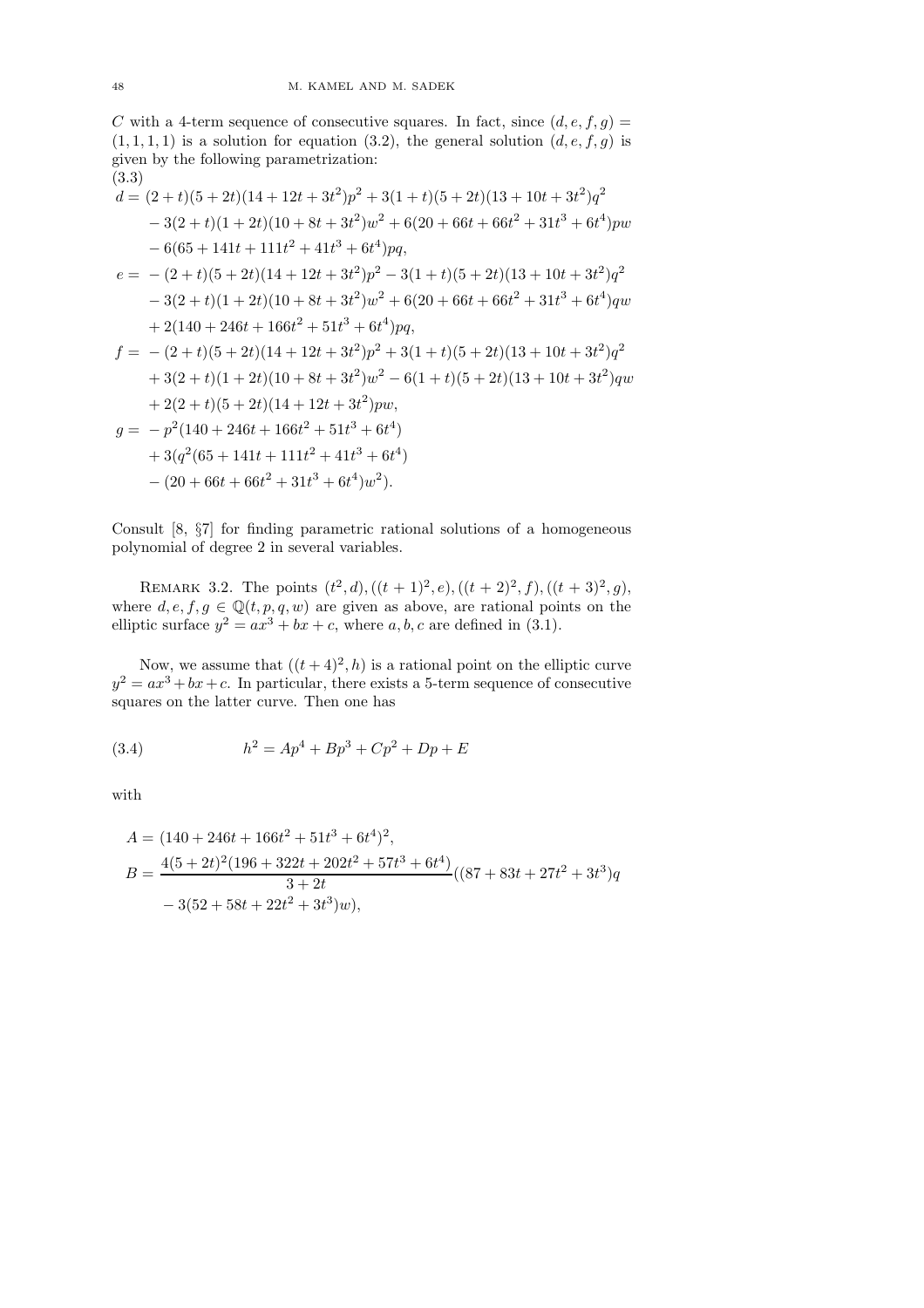$$
C = \frac{2(5+2t)}{3+2t} (5(78330+250402t+346118t^2+271991t^3+132943t^4+41217t^5+7851t^6+828t^7+36t^8)q^2-12(41580+154358t+243358t^2+217563t^3+121708t^4+43727t^5+9852t^6+1272t^7+72t^8)qw+15(2+t)^2(-2828-2552t+784t^2+2364t^3+1395t^4+360t^5+36t^6)w^2),
$$
D = \frac{12(35+24t+4t^2)}{3+2t} ((5655+17662t+23115t^2+16782t^3+7345t^4+1938t^5+285t^6+18t^7)q^3+ (6660+18502t+22620t^2+15567t^3+6515t^4+1683t^5+255t^6+18t^7)q^2w-5(3708+11842t+16104t^2+12237t^3+5651t^4+1593t^5+255t^6+18t^7)qw^2+3(2+t)^2(260+888t+972t^2+544t^3+153t^4+18t^5)w^3),
$$
E = 9((65+141t+111t^2+41t^3+6t^4)^2q^4+8(22750+79965t+121251t^2+105282t^3+57708t^4+20529t^5+4643t^6+612t^7+36t^8)wq^3
$$
-2(120300+457050t+737244t^2+678163t^3+394077t^4+149001t^5  
+35957t^6+5088t^7+324t^8)w^2q^2+8(2+t)^2(1750+6380t+7959t
$$
$$

Observing that the above expressions are homogeneous in  $q$  and  $w$ , one may assume that  $w = 1$ . The following result then holds.

THEOREM 3.3. The curve

$$
\mathcal{C}: Y^2 = AX^4 + BX^3 + CX^2 + DX + E
$$

is birationally equivalent over  $\mathbb{Q}(t,q)$  to an elliptic curve  $\mathcal E$  with

$$
rank \mathcal{E}(\mathbb{Q}(t,q)) \ge 1.
$$

PROOF. After homogenizing the equation describing  $\mathcal{C}$ , one obtains  $Y^2 =$  $AX^4 + BX^3Z + CX^2Z^2 + DXZ^3 + EZ^4$  with a rational point  $R = (X:Y:Y)$  $Z$ ) = (1 : 140 + 246t + 166t<sup>2</sup> + 51t<sup>3</sup> + 6t<sup>4</sup> : 0). The curve C is birationally equivalent to the cubic curve  $\mathcal E$  defined by the equation  $V^2 = U^3 - 27IU - 27J$ , [9], where  $I = 12AE - 3BD + C^2$  and  $J = 72ACE + 9BCD - 27AD^2 27B^2E - 2C^3$ . The discriminant  $\Delta(\mathcal{E})$  of  $\mathcal{E}$  is given by  $(4I^3 - J^2)/27$ , and the specialization of  $\mathcal E$  is singular only if  $\Delta(\mathcal E)=0$ . Moreover, the point

$$
P=\left(3\frac{3B^2-8AC}{4A}, 27\frac{B^3+8A^2D-4ABC}{8A^{3/2}}\right)
$$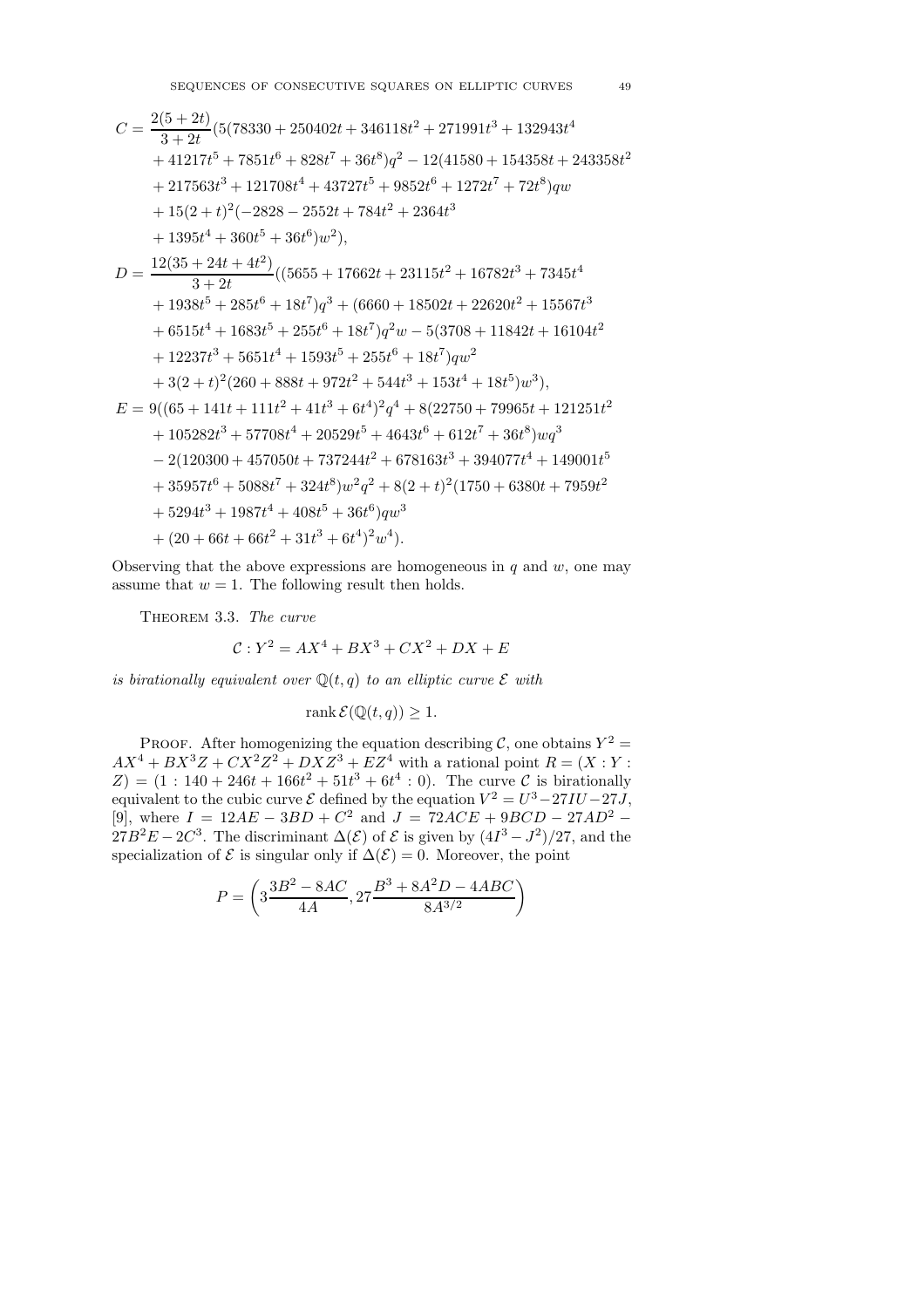lies in  $\mathcal{E}(\mathbb{Q}(t,q))$  since A is a square. One considers the specialization  $t =$  $1, q = \frac{81}{10}$  $\frac{64}{40}$  to obtain the specialization

$$
\widetilde{P}=\left(\frac{-4786935489}{100},\frac{-56568093052527}{50}\right)
$$

of the point  $P$  on the specialized elliptic curve

$$
\widetilde{\mathcal{E}}: y^2 = x^3 - \frac{147183268996968521373}{10000}x + \frac{171278570868444028577352480093}{250000}.
$$

Using MAGMA, [2], the point  $\widetilde{P}$  is a point of infinite order on  $\widetilde{\mathcal{E}}$ . Therefore, according to Silverman's specialization Theorem, the point  $P$  is of infinite order on  $\mathcal{E}$ . П

COROLLARY 3.4. For any nontrivial sequence of consecutive rational squares  $t_0^2$ ,  $(t_0 + 1)^2$ ,  $(t_0 + 2)^2$ ,  $(t_0 + 3)^2$ ,  $(t_0 + 4)^2$ , there exist infinitely many elliptic curves  $E_m$ :  $y^2 = a_m x^3 + b_m x + c_m$ ,  $m \in \mathbb{Z} \setminus \{0\}$ , such that  $(t_0+i)^2$ ,  $i=0,1,2,3,4$ , is the x-coordinate of a rational point on  $E_m$ . Moreover, these five rational points are independent.

PROOF. We fix  $t = t_0$ ,  $q = q_0$ , and  $w = 1$  in  $\mathbb{Q}$ . Substituting these values into (3.4), one obtains the elliptic curve

$$
\mathcal{C}_{t_0,q_0,1}: h^2 = Ap^4 + Bp^3 + Cp^2 + Dp + E, A, B, C, D \in \mathbb{Q},
$$

with positive rank, see Theorem 3.3. Now, one fixes a point  $P = (p, h)$  of infinite order in  $\mathcal{C}_{t_0,q_0,1}(\mathbb{Q})$ . For any nonzero integer m, we set  $mP = (p_m, h_m)$ to be the *m*-th multiple of the point P in  $\mathcal{C}_{t_0,q_0}(\mathbb{Q})$ .

Now, one substitutes  $t = t_0, q = q_0, w = 1$ , and  $p = p_m$  into the formulas for  $d, e, f, g \in \mathbb{Q}(t, p, q, w)$  in (3.3) in order to obtain the rational numbers  $d_m, e_m, f_m, g_m$ , respectively. Then one substitutes  $d_m, e_m, f_m$  into the formulas for  $a, b, c \in \mathbb{Q}(t, d, e, f)$  in (3.1) to get the rational numbers  $a_m, b_m, c_m$ , respectively.

To sum up, one constructed an infinite family of elliptic curves  $E_m : y^2 =$  $a_m x^3 + b_m x + c_m$ , where m is a nonnegative integer. The latter infinite family  $E_m$  of elliptic curves satisfies the property that the points  $(t_0^2, d_m)$ ,  $((t_0 +$  $(1)^2, e_m),((t_0+2)^2, f_m),((t_0+3)^2, g_m),((t_0+4)^2, h_m) \in E_m(\mathbb{Q})$ . Thus, one obtains an infinite family of elliptic curves with a 5-term sequence of rational points whose x-coordinates form a sequence of consecutive squares in Q.

To show that the points  $(t^2, d_m)$ ,  $((t + 1)^2, e_m)$ ,  $((t + 2)^2, f_m)$ ,  $((t +$  $(3)^2, g_m),((t+4)^2, h_m) \in E_m(\mathbb{Q})$  are independent, one specializes  $t = 1, q =$  $81/40, w = 1$  which yields the existence of the infinite point

$$
(p,h) = \left(\frac{2201}{2320}, \frac{-62736289}{18852320}\right) \in \mathcal{C}_{1,81/40,1}(\mathbb{Q}).
$$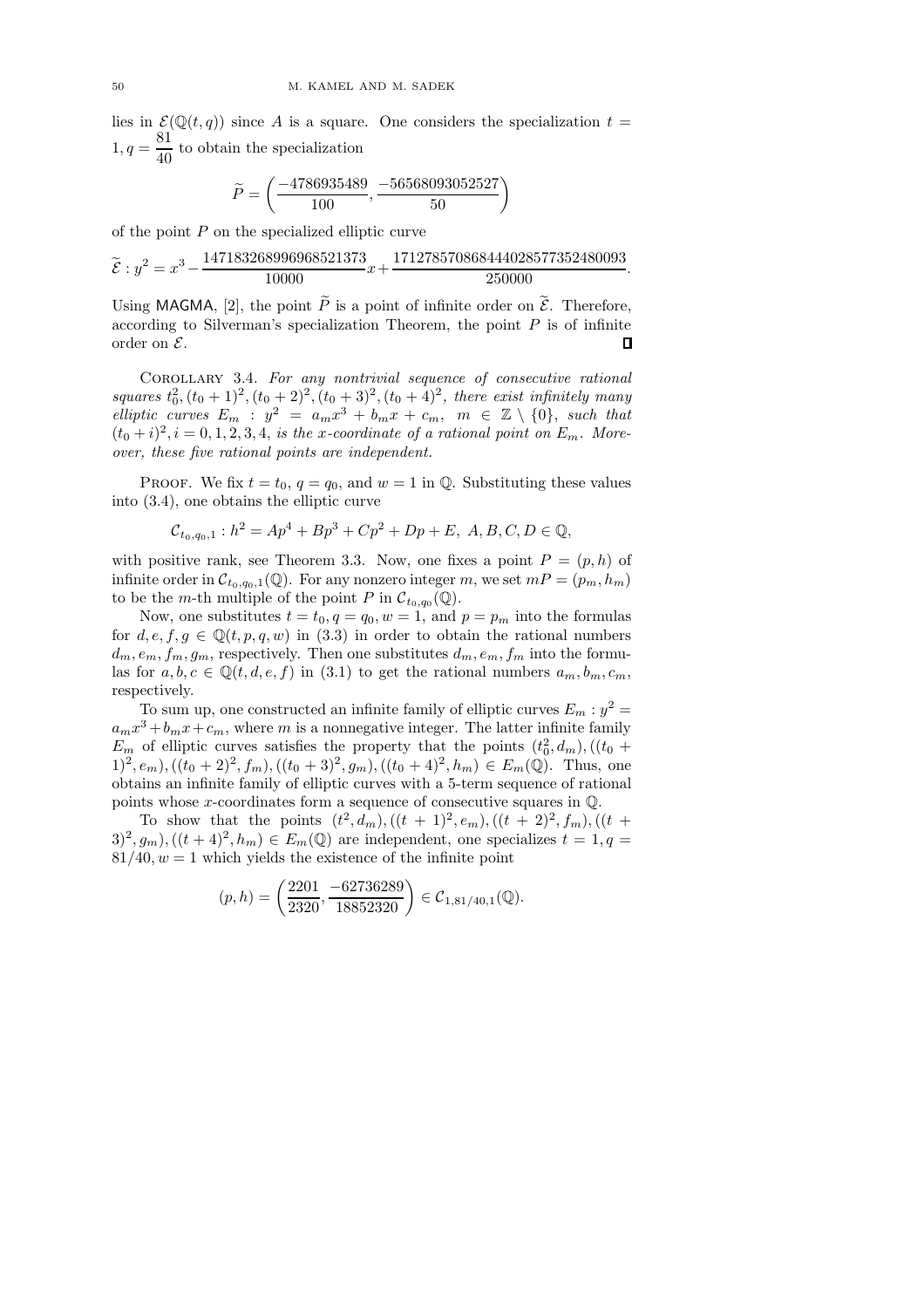Therefore, the specialization  $t = 1, q = 81/40, w = 1, p = 2201/2320$  gives us the specialized elliptic curve

$$
E: y^2 = \frac{42674183}{52786496000}x^3 - \frac{612989889}{7540928000}x + \frac{1180698375893607}{2487869785676800}
$$

with the following set of rational points in  $E(\mathbb{Q})$ :

$$
\left(1, \frac{-2367005}{3770464}\right), \left(2^2, \frac{8455597}{18852320}\right), \left(3^2, \frac{-10868031}{18852320}\right)
$$

$$
\left(4^2, \frac{-29720351}{18852320}\right), \left(5^2, \frac{-62736289}{18852320}\right).
$$

Using MAGMA, [2], these rational points are independent.

According to Silverman's Specialization Theorem, it follows that the points  $(t^2, d_m)$ ,  $((t + 1)^2, e_m)$ ,  $((t + 2)^2, f_m)$ ,  $((t + 3)^2, g_m)$ ,  $((t + 4)^2, h_m)$  are independent in  $E_m$  over  $\mathbb{Q}(t, q, p_m)$ .  $\Box$ 

Remark 3.5. Corollary 3.4 implies the existence of an infinite family of elliptic curves whose rank  $r \geq 5$ .

REMARK 3.6. In order to construct a 6-term sequence of consecutive squares, we assume that the point  $((t+5)^2, k)$  is a rational point on our elliptic curve  $y^2 = ax^3 + bx + c$ . Then the following relation is satisfied

$$
k^2 = A'p^4 + B'p^3 + C'p^2 + D'p + E'
$$

for some  $A', B', C', D', E' \in \mathbb{Q}(t, q)$ . Thus, the existence of a 6-term sequence of consecutive squares on the elliptic curve is equivalent to the existence of a rational point  $(p, h, k)$  on the algebraic curve defined by the following intersection

$$
C: h^2 = Ap^4 + Bp^3 + Cp^2 + Dp + E, \; k^2 = A'p^4 + B'p^3 + C'p^2 + D'p + E'.
$$

The curve  $C$  is a curve of genus 5. Therefore, Faltings' Theorem implies that given  $t \in \mathbb{Q}$ , there are only finitely many elliptic curves over  $\mathbb Q$  defined by  $y^2 = ax^3 + bx + c$  for which  $(t + i)^2$ ,  $i = 0, 1, ..., 5$ , are the x-coordinates of a 6-term sequence of consecutive squares.

#### Acknowledgements.

We would like to thank Professor Nabil Youssef, Cairo University, for his support, thorough reading of the manuscript, and several useful suggestions. We would like also to thank an anonymous referee for his careful reading, remarks, and corrections.

,